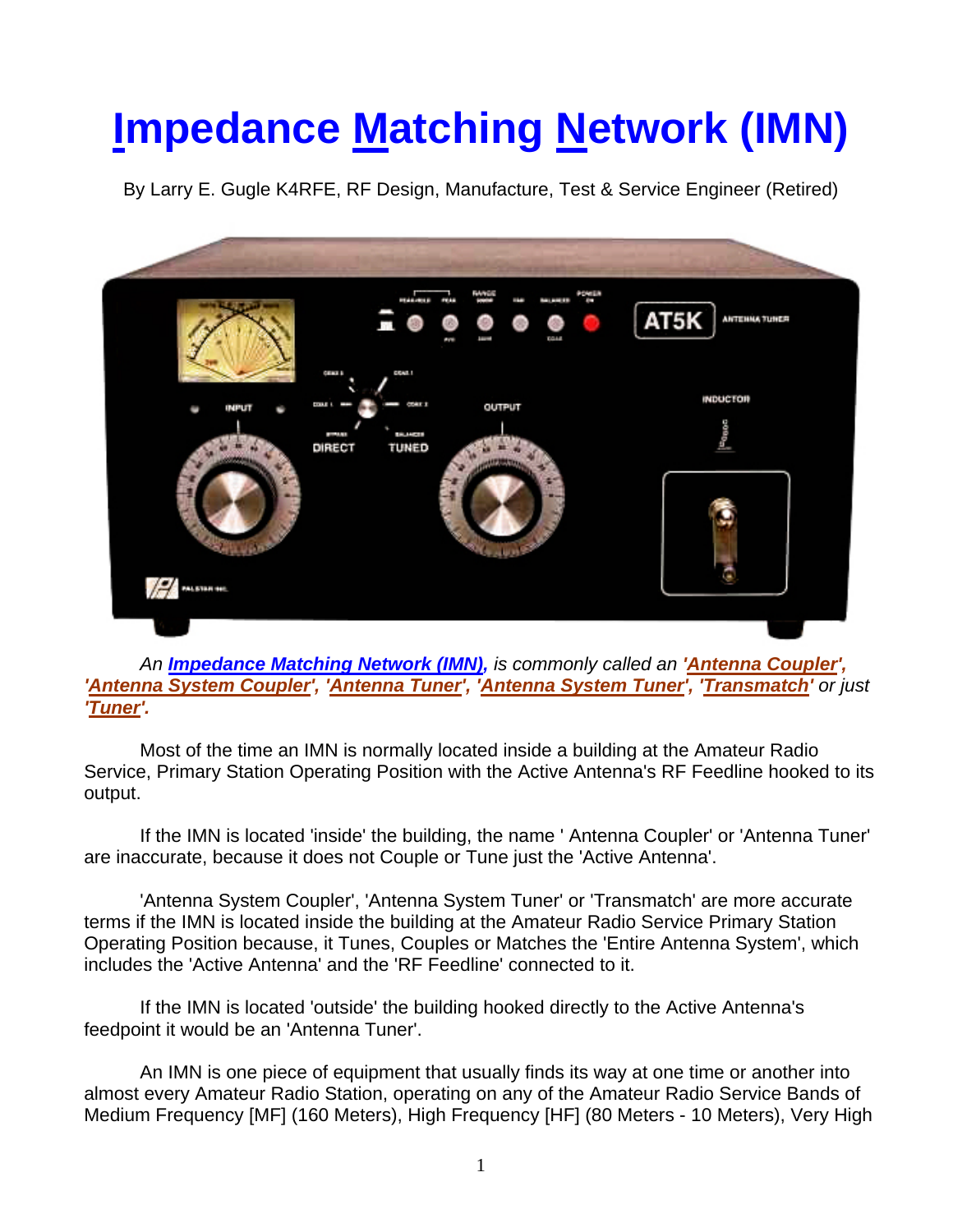Frequency [VHF] (6 Meters - 1.25 Meters) and Ultra High Frequency [UHF] (.70 Meters - .23 Meters).

*Why should a IMN be used?* Because many Amateur Radio Stations have limited Active Antenna choices, which have many various feedpoint impedances and the need to operate on frequencies other than where the Active Antenna is resonant, or use a non-resonant Multiband Active Antenna, all of which necessitate the use of an IMN.

An IMN is an Electrical Transformer that contains Inductors and Capacitors which form a Parallel Inductive-Capacitive (LC) Network either in a 'Hi-Pass Filter "T" Configuration' or a 'Low-Pass Filter "Pi" Configuration'.

These LC Networks can be adjusted to transform mismatches of impedances between the various different types of Active Antenna feedpoint Impedances (Z) and the connecting RF Feedline Characteristic Impedances (Zo). These necessary adjustments will provide the station's Equipment, inline before the IMN, in both the Transmit and Receive modes, with a proper circuit impedance of  $50\Omega$ .

Impedance mismatches are caused when an Active Antenna's feedpoint Impedance and the connecting RF Feedlines Characteristic Impedance are not of an equal value and do not provide a required circuit impedance of  $50\Omega$ .

In the 'Classical AC Generator', the condition required for a Maximum Power delivery from a Source to a Load, is when the Load Impedance (ZL) equals the Source Impedance (Zs) of the AC Generator. This condition is called a **'***conjugate match***'**. *The term 'conjugate match' means that if in one direction from a junction the impedance (Z) is R + jX, then in the opposite direction the impedance (Z) is R – jX.*

Some but not all modern Transceiver's provide as a standard feature or an optional feature, an Internal 'Automatic Tune' IMN. These Internal Automatic Tune IMNs can usually transform an impedance mismatch of up to approximately a 3.0:1 Voltage Standing Wave Ratio (VSWR) to a 1.0:1 VSWR on a RF Feedline, but beyond that point either an 'External Automatic Tune' or 'Manual Tune' IMN will be needed.

*A measure of an IMN ability to transform impedances efficiently is energy loss***.** Under extreme conditions an IMN can get quite hot or arc over at power levels well under the manufacturers rating. With the wide range of radio frequencies in the electromagnetic spectrum and with the huge diversity of antenna types in use, an IMN is expected to perform under an incredible number of possible combinations. Some IMNs are more efficient at this than others and *heat in an IMN is a product of energy loss*. *RF energy being dissipated as heat is lost power that will not find its way to your Active Antenna and into the air*.

*IMN energy losses generally get higher as the impedance of the load decreases.* **Most of the power losses (Lost Power = I 2 R) in an IMN primarily occur in the 'Coil', and no coil can withstand high power for very long.** If the maximum RF Peak Envelope Power (PEP) 'output' from the Transmitter and / or External Inline RF Power Amplifier (RFPA) is more than the IMNs designed maximum RF Peak Envelope Power (PEP) 'output' handling capability, than there is a possibility of damaged to the IMN coil. **Power that is not dissipated by the load is wasted power and will be dissipated as heat.**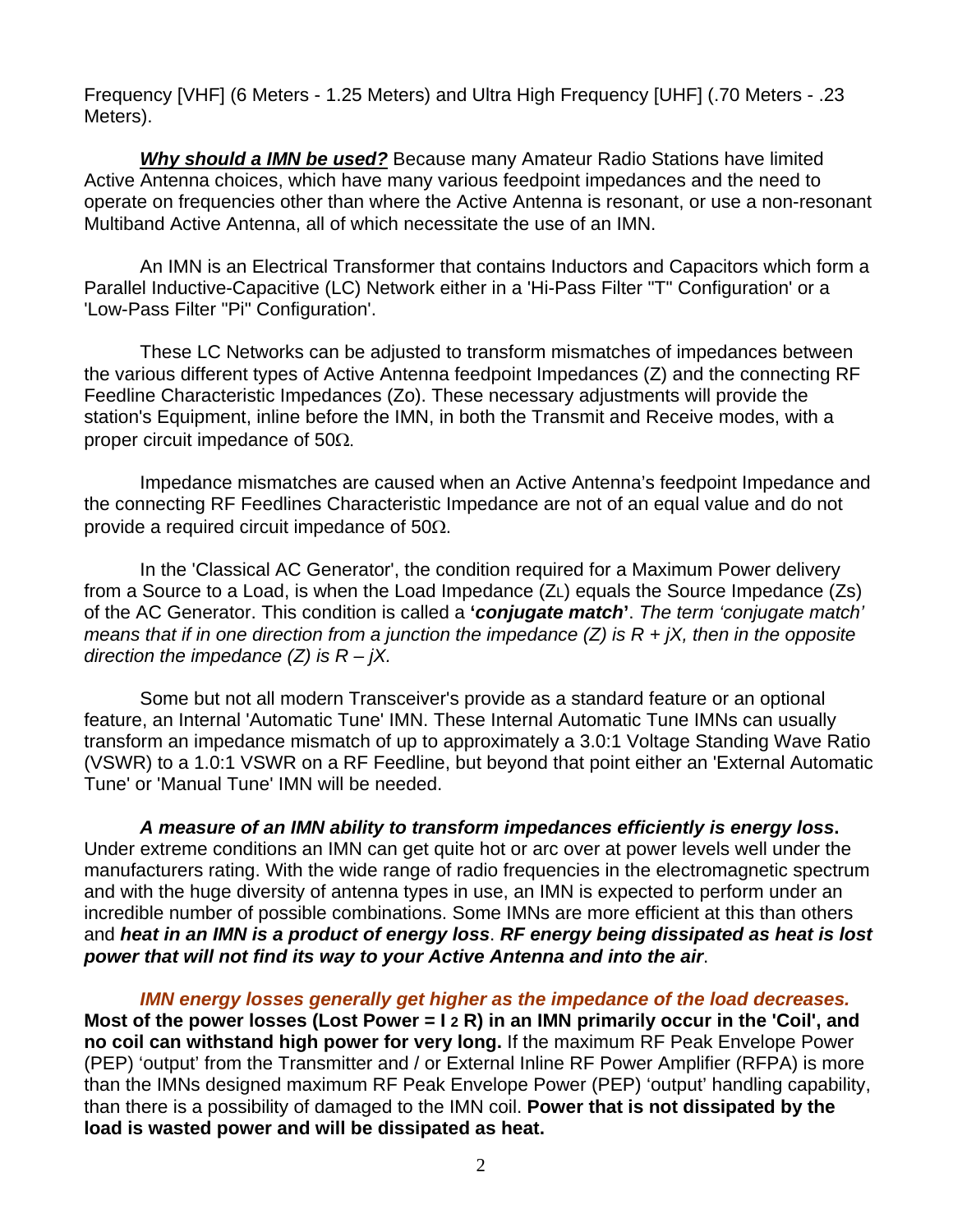- 1. As an example, 1500 Watts PEP output power being transmitted from a 50 $\Omega$  output impedance External Inline RF Power Amplifier into a 50 $\Omega$  input impedance IMN, which is properly adjusted to transform a  $50\Omega$  scorce impedance to a 5 $\Omega$  load impedance, would have approximately 90% to 98% of the power delivered into a 5 ohm load impedance, consequently, there will be some power loss in the form of heat dissipated in the IMN. This loss will primarily occur in the coil of the Impedance IMN. In this example there could be as much as 30~150 watts of lost power dissipated in the IMN coil. 1500W PEP x 90%~98% = 30~150W lost power.
- 2. A good 'Rule of Thumb' to use when deciding on what power handling capability a IMN should have, is one with a Peak Envelope Power (PEP) 'output' rating of at least 'Two 1/2 (2.5)' to 'Three (3)' times the PEP output rating of the transmitters internal RF Power Amplifier Stage, or External inline RF Power Amplifier (RFPA).
	- a. Examples:
		- i. 100 Watts PEP 'Output' Transmitter should use a 250  $\sim$  300 Watt PEP 'Output' IMN.
		- ii. 200 Watts PEP 'Output' Transmitter should use a  $500 \sim 600$  Watt PEP 'Output' IMN.
		- iii. 800 Watts PEP 'Output' RF Power Amplifier should use a 2000  $\sim$ 2400 Watt PEP 'Output' IMN..
		- iv. 1500 Watts PEP 'Output' RF Power Amplifier should use a 3750  $\sim$ 4500 Watt PEP 'Output' IMN.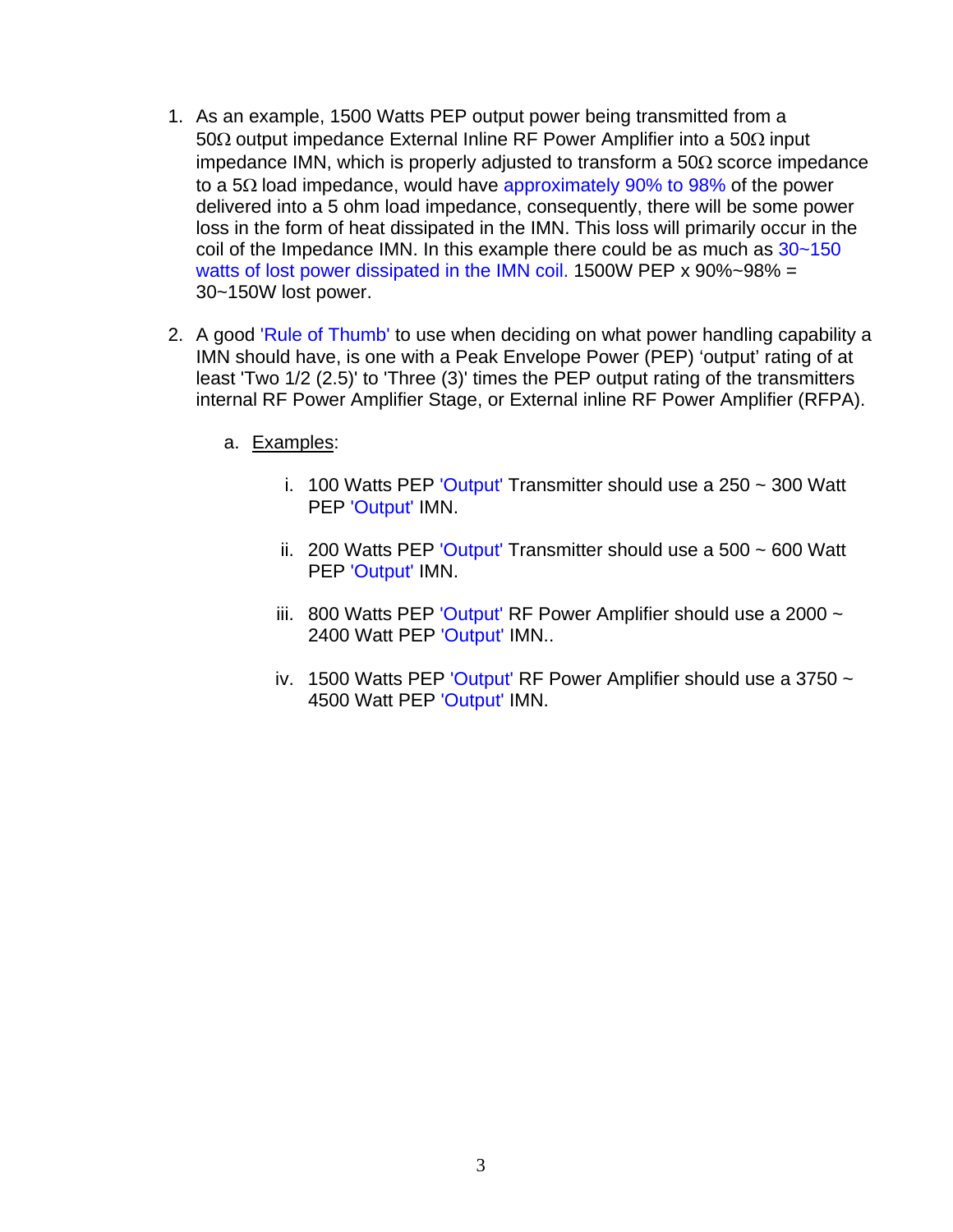

The above 'Generic' circuit shows a 'T' Hi-Pass Filter Network, so called because the capacitor and inductor setup look like the letter 'T' of the alphabet. Most modern transceivers have a builtin Automatic Tune IMN and most modern External Automatic Tune and Manual Tune **IMN** using this type of circuit.

- 1. In the 'Automatic' Tune IMN, there are motors, which adjust the circuit's tuning capacitors ('Cin or C1' and 'Cout or C2'), and relays ground various 'L' taps to vary the network's inductance. (Relays may switch in additional inductance or capacitance to extend the network's tuning or matching range.)
- 2. In the 'Manual' Tune IMN, there are front-panel controls labeled 'Transmitter' [Cin or C1]' and 'Antenna' [Cout or C2]', which adjust the capacitors, and the 'L' may be a front-paneladjustable roller inductor adjusted by a hand crank or a multiple tapped coil with a rotary switch.
- 3. The 'T' network's 'Cin or C1' and 'Cout or C2' normally have a capacitance range of 20  $pF - 300pF$  and the 'L' has an inductance range of 0.1  $\mu$ H – 35  $\mu$ H.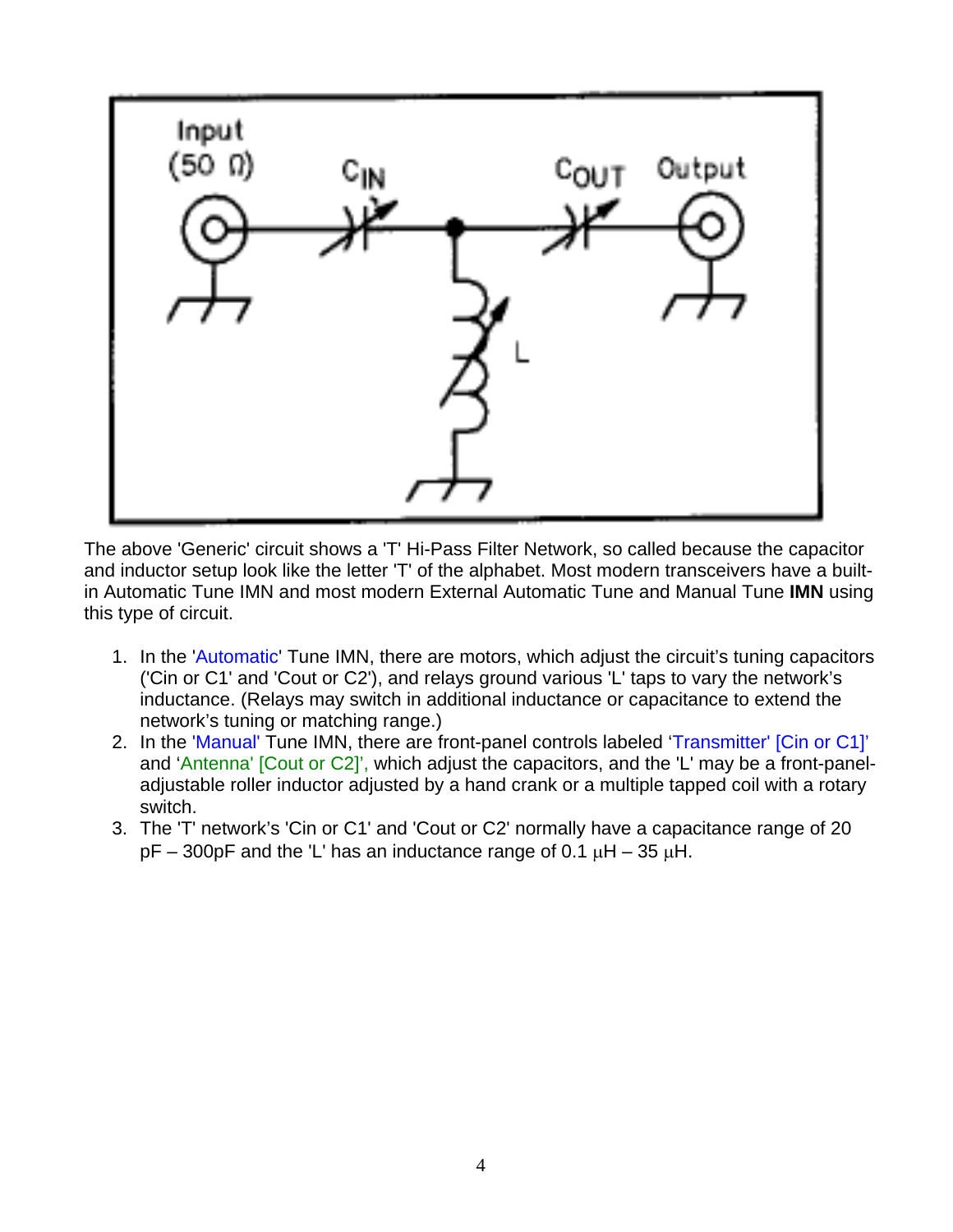



The above schematic diagram shows two example circuits for a Manual Tune IMN.

- 1. The circuit at (A) is a 'T' Hi-Pass Filter Network, which is a popular version used by most manufacturers. 'C2' is adjusted along with 'C1' to obtain an SWR of 1.0:1.
	- a. 'L1' is usually included to improve the circuit 'Q' at 10 and 15 meters, because some roller inductors do not have a tapered coil pitch at one end of the inductor.
	- b. *Increasing the capacitance of this sample circuit's air variable capacitors 'C1' and 'C2' to 300 pF will enable the circuit to work from 1.8 – 30 MHz.*